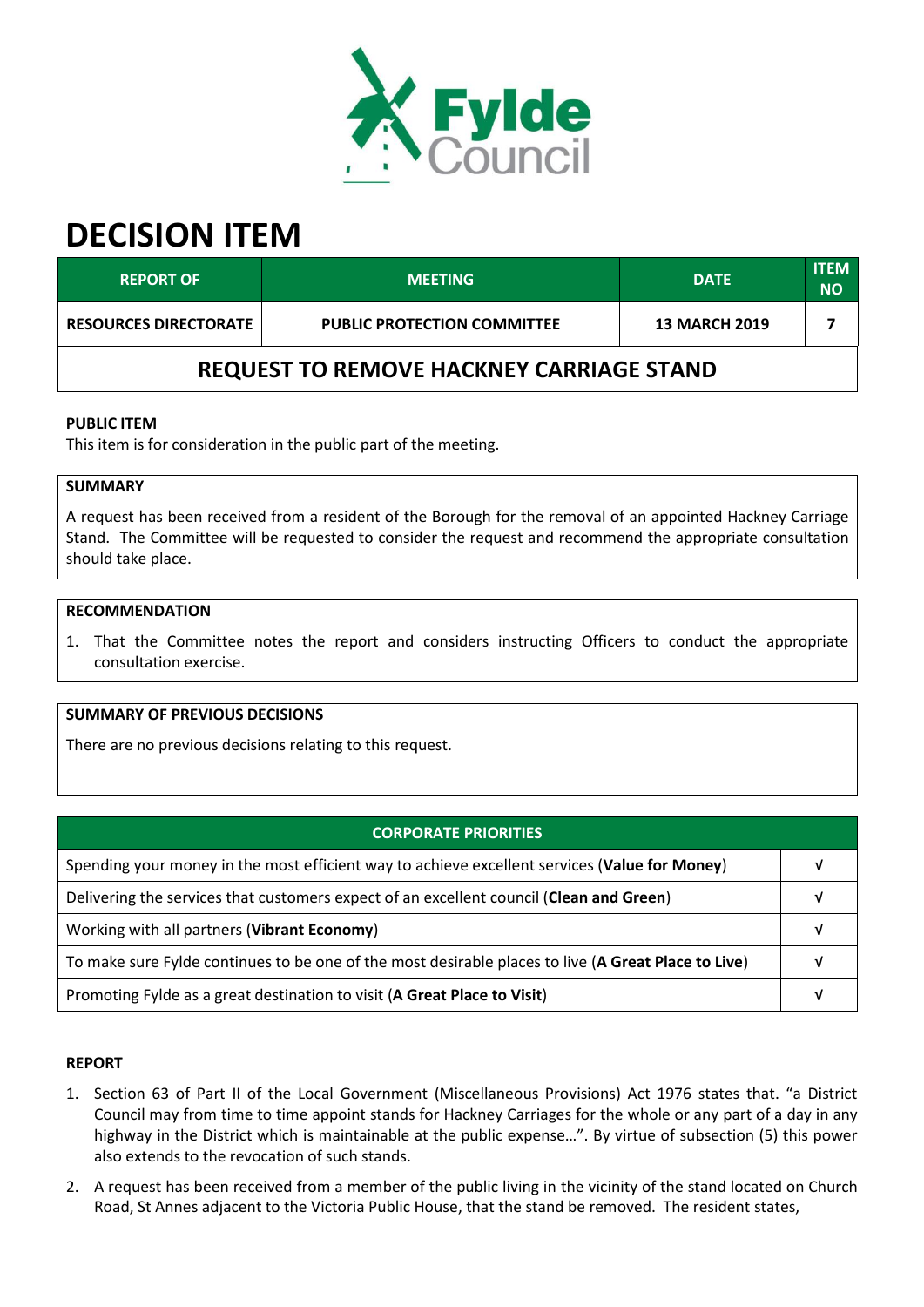"To whom it may concern,

*I am writing with reference to the taxi rank on Church Road, st Anne's, fy8 3ne. I would like to submit a formal request to have this rank removed or at least erect signs to say rank no longer in use as it is having a severe detrimental effect on the immediate residents. This request has been made before by other residents and has duly been ignored. I am not willing to let this issue slide as my wife works as an out of hours social worker and frequently has to park down the adjacent alley way which is completely unlit when she returns home in the early hours, putting her at considerable risk as well as the other residents who are forced to park there as a result of the completely unused taxi rank. I am aware that one taxi driver parks here around once or twice a month to eat his lunch, to put every other council tax paying resident at such a massive disadvantage for one taxi driver is simply unacceptable. Of course there is ample parking down said alleyway which would allow countless taxis to pull up to take on refreshment. The local pub does not require this rank as taxis simply pull up directly outside the pub, never using the rank. I am happy to provide photographic evidence of this rank at any and all hours of the day or night while it is completely empty, causing animosity with local residents as they vie for the two spaces available. I have already wrote to our local councillor to assist with this and I am happy to do whatever it takes to make my wife safer and the local residents able to park near their homes."*



3. The location of the stand may be seen below:

- 4. Before appointing or revoking any stand, the Authority is required to give notice to the Chief Officer of Police for the area and give public notice of the proposal by advertisement in at least one local newspaper circulating in the area. A period of 28 days follows for any objections of representations. The Highway Authority must also be consulted.
- 5. The Committee is therefore requested to note the request and consider instructing officers to undertake the necessary consultation exercise and report back to a future meeting of the Public Protection Committee.